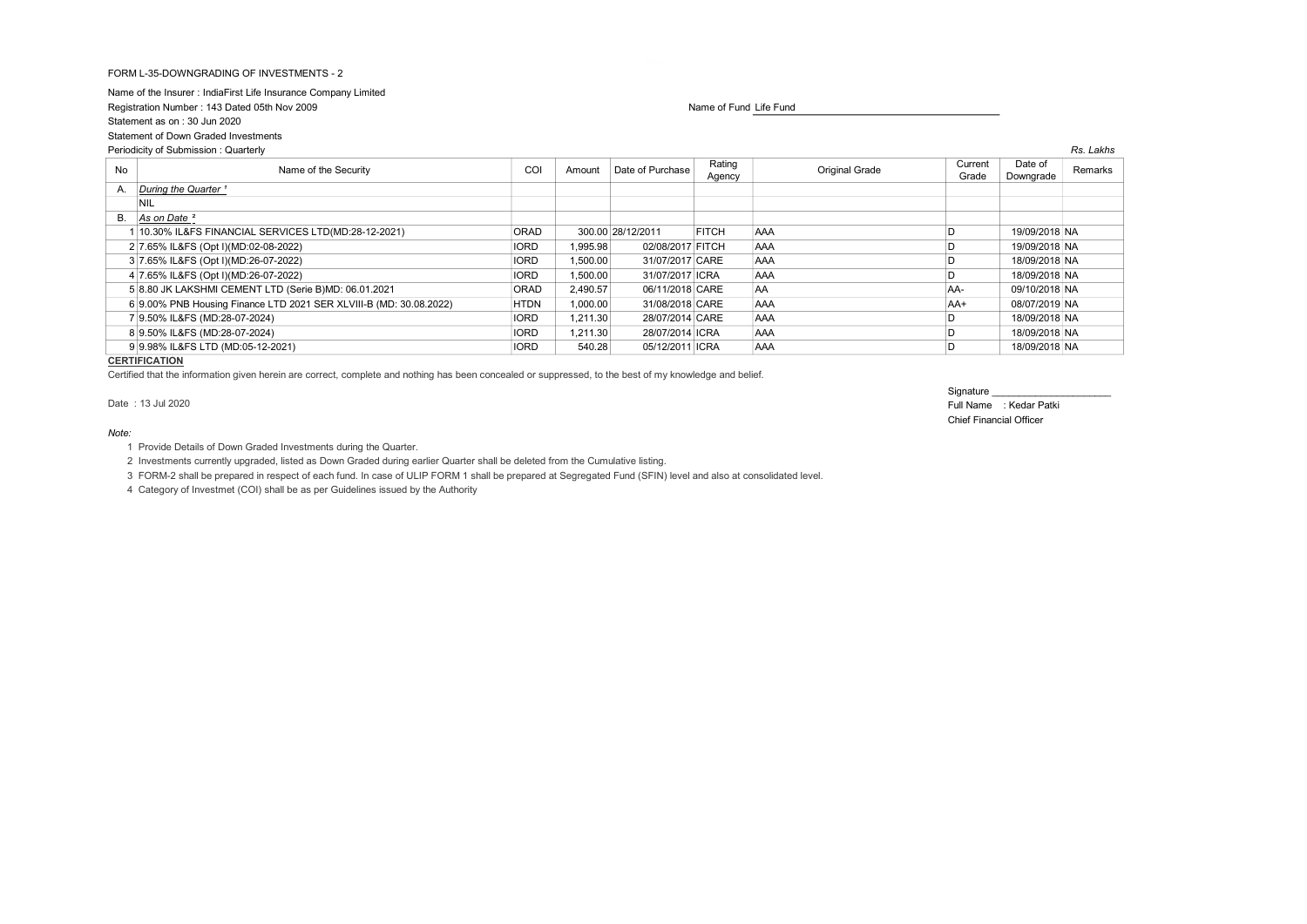#### FORM L-35-DOWNGRADING OF INVESTMENTS - 2

Name of the Insurer : IndiaFirst Life Insurance Company Limited

Registration Number : 143 Dated 05th Nov 2009 Name of Fund Unit Linked Fund Unit Linked Fund Unit Linked Fund

Statement as on : 30 Jun 2020

# Statement of Down Graded Investments

# Periodicity of Submission : Quarterly Rs. Lakhs (Rs. Lakhs and Rs. Lakhs and Rs. Lakhs and Rs. Lakhs and Rs. Lakhs and Rs. Lakhs and Rs. Lakhs and Rs. Lakhs and Rs. Lakhs and Rs. Lakhs and Rs. Lakhs and Rs. Lakhs and Rs. L

| No | Name of the Security                                                 | COI         | Amount   | Date of Purchase | Rating<br>Agency | <b>Original Grade</b> | Current<br>Grade | Date of<br>Downgrade | Remarks |
|----|----------------------------------------------------------------------|-------------|----------|------------------|------------------|-----------------------|------------------|----------------------|---------|
| А. | During the Quarter <sup>1</sup>                                      |             |          |                  |                  |                       |                  |                      |         |
|    | <b>NIL</b>                                                           |             |          |                  |                  |                       |                  |                      |         |
| В. | As on Date <sup>2</sup>                                              |             |          |                  |                  |                       |                  |                      |         |
|    | 10.30% IL&FS FINANCIAL SERVICES LTD(MD:28-12-2021)                   | ORAD        | 525.00   | 28-Dec-11 FITCH  |                  | AAA                   | D                | 19-Sep-18 NA         |         |
|    | 2 7.65% IL&FS (Opt I)(MD:02-08-2022)                                 | <b>IORD</b> | 1,125.00 | 27-Oct-17 FITCH  |                  | <b>AAA</b>            | D                | 19-Sep-18 NA         |         |
|    | 3 8.07 Energy Efficiency Services Ltd. (Sr 1 St B) (MD : 20.09.2021) | ORAD        | 515.71   | 18-Jul-17 CARE   |                  | <b>AA</b>             | AA-              | 30-Sep-19 NA         |         |
|    | 4 8.07 Energy Efficiency Services Ltd. (Sr 1 St C) (MD : 20.09.2023) | ORAD        | 1,059.27 | 18-Jul-17 CARE   |                  | AA                    | AA-              | 30-Sep-19 NA         |         |
|    | 5 8.25% IDFC FIRST BANK LIMITED (MD: 14.07.2022)                     | <b>ECOS</b> | 1,063.64 | 14-Jul-17 BWR    |                  | <b>AAA</b>            | $AA+$            | 03-Oct-19 NA         |         |
|    | 6 8.80 JK LAKSHMI CEMENT LTD (Serie B)MD: 06.01.2021                 | ORAD        | 4,082.13 | 25-Sep-17 CARE   |                  | <b>AA</b>             | AA-              | 09-Oct-18 NA         |         |
|    | 7 8.90% IL&FS(Opt III) (MD:15-03-2021)                               | <b>IORD</b> | 750.00   | 15-Mar-16 FITCH  |                  | AAA                   | D                | 19-Sep-18 NA         |         |
|    | 8 9.50% IL&FS (MD:28-07-2024)                                        | <b>IORD</b> | 975.00   | 28-Jul-14 CARE   |                  | AAA                   | D                | 18-Sep-18 NA         |         |
|    | 9 9.50% IL&FS (MD:28-07-2024)                                        | <b>IORD</b> | 975.00   | 28-Jul-14 ICRA   |                  | AAA                   |                  | 18-Sep-18 NA         |         |
|    | 10 9.98% IL&FS LTD (MD:05-12-2021)                                   | <b>IORD</b> | 195.00   | 05-Dec-11 ICRA   |                  | AAA                   | D                | 18-Sep-18 NA         |         |

# CERTIFICATION

Certified that the information given herein are correct, complete and nothing has been concealed or suppressed, to the best of my knowledge and belief.

Date : 13 Jul 2020 Full Name : Kedar Patki

#### Note:

1 Provide Details of Down Graded Investments during the Quarter.

2 Investments currently upgraded, listed as Down Graded during earlier Quarter shall be deleted from the Cumulative listing.

3 FORM-2 shall be prepared in respect of each fund. In case of ULIP FORM 1 shall be prepared at Segregated Fund (SFIN) level and also at consolidated level.

4 Category of Investmet (COI) shall be as per Guidelines issued by the Authority

Signature

Chief Financial Officer